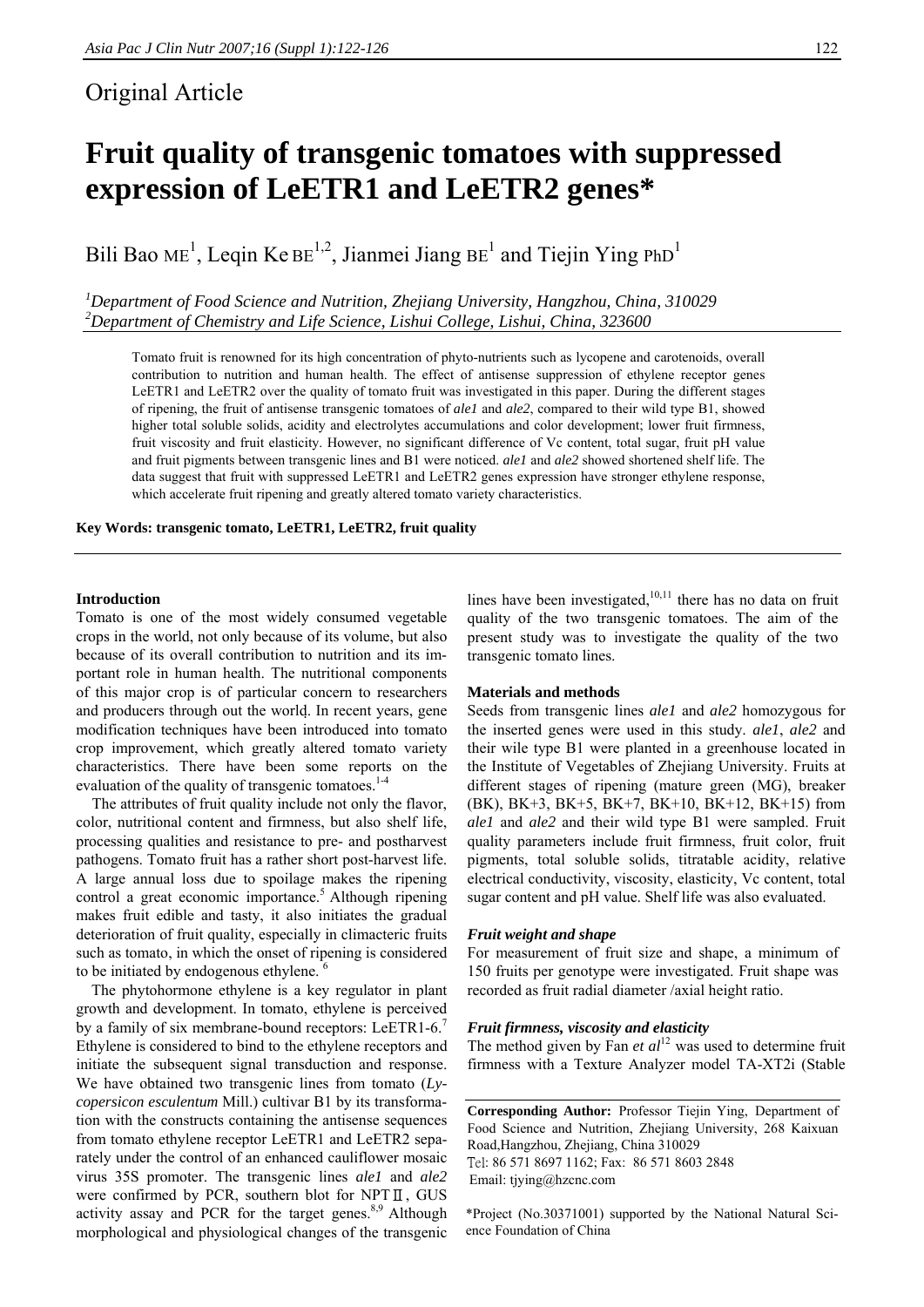**Table 1.** Fruit weight, shape and shelf life of the transgenic lines *ale1*, *ale2* and their wild type B1

|      | Fruit weight (g)       | Fruit shape index       | Shelf life (day)       |
|------|------------------------|-------------------------|------------------------|
|      | $n=150$                | $n=150$                 | $n=48$                 |
| ale1 | $228 \pm 41.4^{\circ}$ | $1.19 \pm 0.07^{\circ}$ | $13.5 \pm 2.6^{\circ}$ |
| ale2 | $190 \pm 34.7^{\circ}$ | $1.14 \pm 0.09^a$       | $13.9 \pm 2.9^b$       |
| B1   | $82.1 \pm 16.2^b$      | $1.04 \pm 0.12^b$       | $18.4 \pm 3.2^{\circ}$ |

Data of fruit weight and shape are means  $\pm$  S.E. of a minimum of 150 fruits per genotype. Data of shelf life are means  $\pm$  S.E. of six replicates each of eight fruits per genotype.

Micro System, UK) fitted with a diameter 5 mm plunger. The force required for the plunger to press into the fruit to a depth of 4 mm was recorded, expressed in N/mm. Thirty fruits per genotype were sampled and four readings were taken from each fruit and their average value was taken as the firmness.

#### *Fruit colo***r**

Changes in fruit color were monitored using a colorimeter of model Minolta TC-P11G. The color index was based on the Hunter's color system in which *a* is the reading on the green to red scale (pure green as  $-80$ , and pure red as 100), *b* is the blue to yellow scale (pure blue as  $-80$ ; and pure yellow as 70), and *L* indicates the brightness. Thirty fruits per genotype at each ripening stage were assessed. Three readings were taken from each fruit equator area and their average value was taken as the color value.

#### *Fruit pigments*

The fruit pigments lycopene (i), carotenoids (ii) and total chlorophyll (iii) contents were analyzed. The assessment was done with a spectrophotometer according to the methods described by Tomes<sup>13</sup> (for lycopene), Kirk<sup>14</sup> (for  $chlorophyll$ ) and  $Davis<sup>15</sup>$  (for carotenoids), with some modifications in extraction. Fruit pericarp tissue (1 g) was ground in 14 mL extraction solvent of n-hexane and acetone (3:2, V/V), and then centrifuged at 10 000  $\times$  *g* for 10 min in a BR 4i centrifuge (JOUAN, France). The supernatant was collected and the precipitate was extracted repeatedly until it became totally white. The absorbances of supernatants were determined at 502, 450, 645, and 663 nm. The concentration of each pigment was calculated from the following empirical equations, and then converted into μg/g fresh weight (FW) of fruit pericarp, (i) Lycopene concentration ( $\mu$ g/mL) = 3.12 × OD<sub>502</sub>; (ii) Carotenoids concentration ( $\mu$ g/mL) = 4 × OD<sub>450</sub>; (iii) Chlorophyll (a + b) concentration (μg/mL) =  $(20.2 \times OD_{645})$  +  $(8.2 \times OD_{663})$ . Ten fruits per genotype at each ripening stage were assessed.

#### *Total soluble solids*

Total soluble solids were checked on the homogenized fruit juice using a RFM81 digital refractometer. Ten fruits per genotype at each ripening stage were tested.

# *Titratable acidity and pH*

Titratable acidity was measured by titrating the tomato slurry with 0.1 N NaOH to pH 8.1. pH value was measured with a pH meter. Ten fruits per genotype at each ripening stage were assessed.

# *Relative electrical conductivity*

The relative electrical conductivity was determined according to the method of Campos *et al*<sup>16</sup>, with modifications. Ten gram of fresh pericarp tissues was taken from each fruit, sliced into 5 mm square strips and put into a 250 mL flask before washed by deionized water for three times. Then 100 mL deionized water was added. After gently shaken for 3 h, the electrical conductivity was measured as "*a*". The sample was then placed in an oven (90 $\degree$ C) for 2 h, the electrical conductivity was measured as "*b*". Relative electrical conductivity  $(\% ) = a \times 100\% / b$ . Ten fruits per genotype at each ripening stage were tested.

# *Vc content and total sugar content*

The method given by Han  $YS^{17}$  was used to determine Vc content and total sugar content. Ten fruits per genotype at each ripeness stage were tested.

#### *Shelf life*

Fruits of transgenic lines *ale1* and *ale2* and their wild type B1 were harvested at breaker ripening stage, then surface washed in large volumes of water containing 2.5 mL commercial bleach per litre, and finally, rinsed with tap water. Fruit were blotted then surface-dried and sorted. Fruits with any abnormalities or damage were discarded. Fruits were packed in random blocks in flat cardboard shipping boxes containing plastic liners holding 25 ( $5 \times 5$ ) fruit. The boxes were stored at 13℃ in refrigerator. Six replicates consisting of eight fruits each were used per genotype. Fruit were assessed for deterioration on a fivepoint scale twice per week. At packing, all fruit had a score of 0. A fruit deterioration index of 1.0 was taken as the limit of marketable quality.<sup>1</sup>

#### *Statistical analyses*

Data were subjected to ANOVA with the software package SAS 6.12 (GLM) PC, and significance of differences between means at the level of  $p = 0.05$  was determined by the Tukey's test.

#### **Results**

#### *Fruit weight and shape*

The individual fruit of the transgenic lines *ale1* and *ale2* showed a significantly higher weight than wild type B1  $(p<0.05)$ , while the shape of the fruits was much flatter than B1 ( $p$ <0.05) (Table 1).

#### *Fruit firmness, viscosity and elasticity*

As shown in Fig 1A, the tomato firmness at green and breaker stages were much higher than the following stages, and showed a downtrend during ripening. The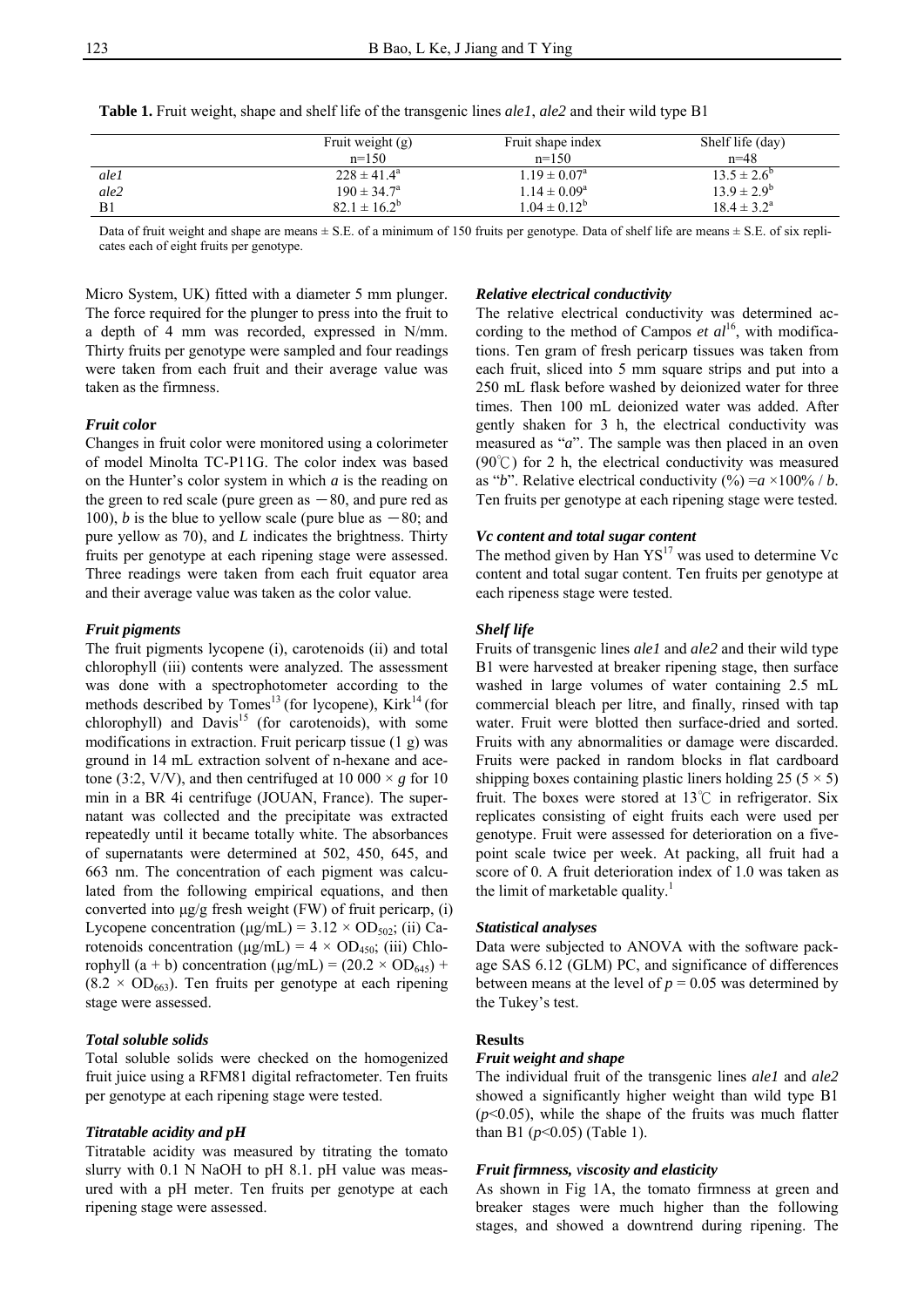





**Fig 1C** 



**Figure 1.** The firmness (1A), viscosity (1B) and elasticity (1C) of fruit during ripening. Data are means  $\pm$  S.E. of four replicates each of 30 fruits per genotype.

fruit firmness of the transgenic lines was lower than B1  $(p<0.05)$ , while there was no significant difference between *ale1* and *ale2*. The fruit viscosity of the transgenic lines showed a similar trend with firmness (Fig 1B), and was significantly lower than that of B1  $(p<0.05)$ . The elasticity of transgenic lines showed a downtrend during fruit ripening (Fig 1C) and was significantly lower than B1 (*p*<0.05).

# *Fruit color*

The *a* value was a good parameter for red color development and the degree of ripening in tomato. A significant



**Figure 2.** The color changes of fruit during ripening. Data are means  $\pm$  S.E. of three replicates each of 30 fruits per genotype.



**Figure 3.** The total soluble solids of fruit during ripening. Data are means  $\pm$  S.E. of ten fruits at each ripening stage per genotype.

increase of the *a* value was observed in the transgenic fruits, and *a* value came to its maximum at the BK+ 5 stage. The transgenic lines had a deeper red color compared with B1 ( $p$ <0.05), but after BK+10, the color of the three lines came to identical. No significant difference between *ale1* and *ale2* was observed (Fig 2).

#### *Fruit pigments*

Synthesis of lycopene and carotenoids and chlorophyll decomposition are the main reasons for color change of tomato fruit from green to red. The transgenic lines *ale1*, *ale2* and wild type B1 showed an identical change trend in fruit pigments. The content of chlorophyll, lycopene and carotenoids in transgenic lines showed no significant difference to B1 (data not shown).

#### *Total soluble solids (TSS)*

 The content of TSS has a very important influence in tomato flavour. The content of the total soluble solids of *ale1* was significantly higher than *ale2* and B1 ( $p$ <0.05) while there was no significant difference between *ale2*  and B1 (Fig 3).

# *Titratable acidity*

Acidity is a main factor attributes to fruit quality. The titratable acidity of all plants increased during fruit ripening, and came to maximum at the BK stage. The content of titratable acidity of transgenic lines were much higher than B1 ( $p$ <0.05) (Fig 4).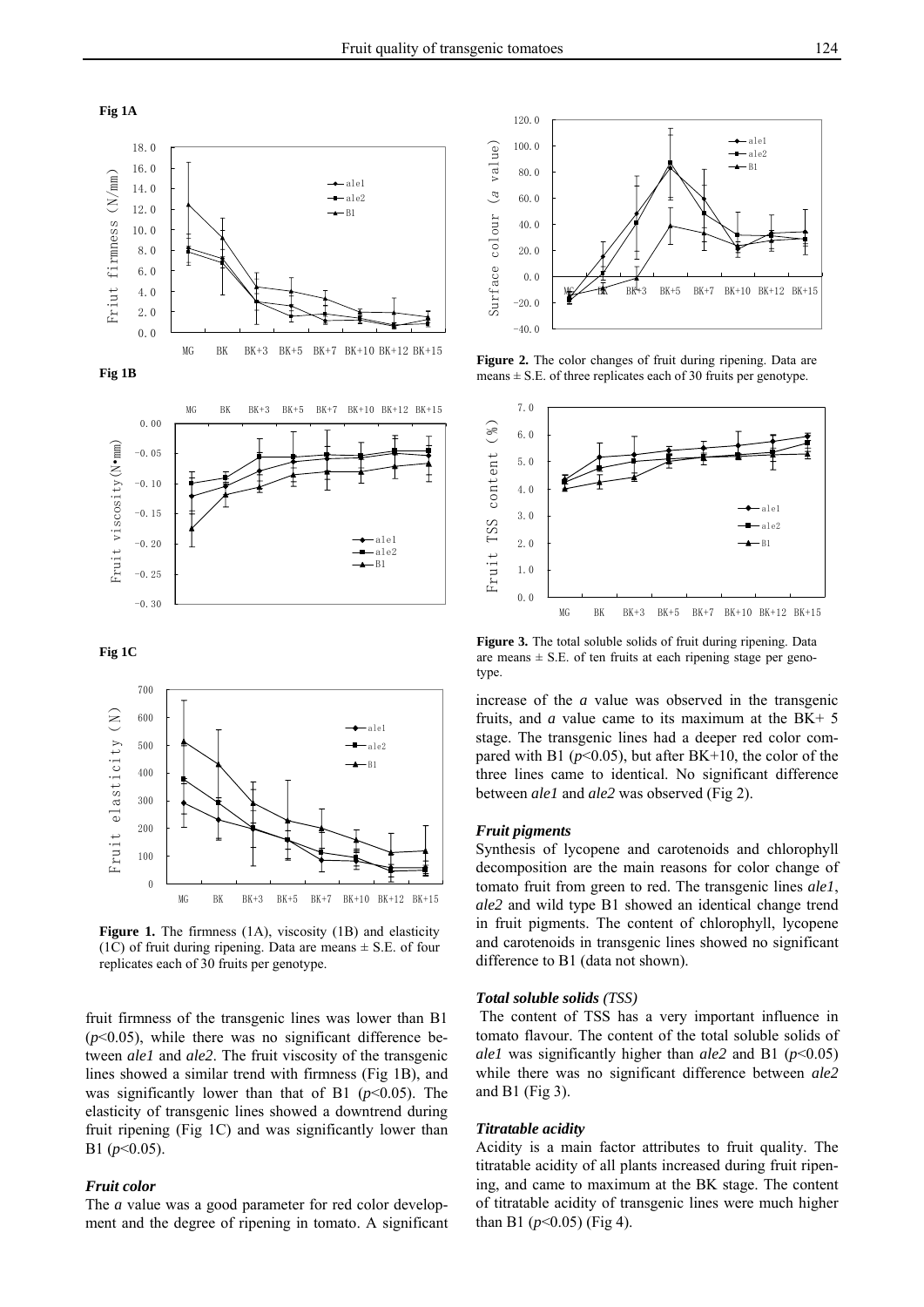

**Figure 4.** The titratable acid content of fruit during ripening. Data are means  $\pm$  S.E. of ten fruits at each ripening stage per genotype.



**Figure 5.** The relative electrical conductivity of fruit during ripening. Data are means  $\pm$  S.E. of ten fruits at each ripening stage per genotype.

#### *Tissue electrical conductivity*

The relative electrical conductivity is an important index for integrity of the fruit structure. Relative electrical conductivity of transgenic lines and wild type B1 showed an uptrend during fruit ripening. Relative electrical conductivity of *ale1* was significantly higher than *ale2* and B1 (*p*<0.05) (Fig 5).

#### *Vc and total sugar contents*

No significant differences in contents of Vc and total sugars were observed among the fruits of different lines (data not shown).

#### *Shelf life*

As shown in Table 1, the shelf lives of the transgenic lines were shorter than that of B1 ( $p$ <0.05).

# **Discussion**

In this study, the individual fruit weight of the transgenic lines were significantly heavier than wild type B1, while the shape of the fruits was much flatter than B1, which indicated that suppression of the LeETR1 and LeETR2 gene expression had a significant effect on fruit size. In contrast, the suppression of the expansin gene  $LeExp1<sup>1</sup>$ and pectin methylesterase (PME) activity<sup>18</sup> of transgenic lines showed no significant effect on fruit size.

 The fruit firmness, elasticity and viscosity of the transgenic lines *ale1* and *ale2* were lower than their wild type B1 ( $p$ <0.05) at different stages of ripening. It is known that excessive softening is the main factor responsible for

the deterioration that limits shipping, storage and marketability. Fruits with suppressed polygalacturonase (PG) accumulation were slightly firmer than controls during ripening.19 As PG expression in fruit is positively modulated by ethylene, it is possible that the suppression of ethylene receptors resulted in increase of PG activity.

 For fresh tomatoes, texture and skin color are the two quality attributes that are most important to buyers and consumers.<sup>20</sup> Tieman *et al*<sup>21</sup> reported that lines with reduced LeETR4 expression initiated earlier and faster ripening and more synthesis of lycopene. In contrast, though fruits of antisense LeETR1 and LeETR2 transgenic lines ripened more quickly, no significant increase in lycopene accumulation was observed.

 It was reported that suppression of PG activity caused only a very small reduction in fruit softening in ripening, but resulted in extended fruit shelf life and increased viscosity of juice and paste prepared from these fruit.<sup>2,3,19</sup> Similarly, transgenic suppression of PME activity had little effect on fruit softening during ripening, but resulted in higher soluble solids content and increased viscosity in processed juice and paste.4,22 The present study indicated that the antisense suppression of ethylene receptor LeETR1 and LeETR2 also resulted accelerated fruit ripening, shortened storage life, and significantly higher total soluble solids(except *ale2*), acidity and electrolytes.

 According to the negative regulation model of ethylene receptor, the loss of function of ethylene receptor may result in stronger ethylene response, which may accelerate fruit ripening. Our results were in consistency with the negative regulation model. The nutritional implication of these changes remains to be further investigated.

#### **Acknowledgement**

We thank the Institute of Vegetables of Zhejiang University for providing the greenhouse.

#### **References**

- 1. David AB, William JH, Christa M , Pamela D. Postharvest fruit quality of transgenic tomatoes suppressed in expression of a ripening-related expansin. Postharvest Biol Technol 2002; 25: 209-220.
- 2. Kramer M, Sanders R, Bolkan H, Waters C, Sheehy RE, Hiatt WR. Postharvest evaluation of transgenic tomatoes with reduced levels of polygalacturonase: processing, firmness and disease resistance. Postharvest Biol Technol 1992; 1: 241-255.
- 3. Schuch W, Kanczler J, Robertson D, Hobson G, Tucker G, Grierson D, Bright S, Bird C. Fruit quality characteristics of transgenic tomato fruit with altered polygalacturonase activity. Hort Sci 1991; 26: 1517-1520.
- 4. Thakur BR, Singh RK, Tieman DM, Handa AK. Tomato product from transgenic fruits with reduced pectin methylesterase. J Food Sci 1996a; 65: 85-108.
- 5. Hoberichts FA, Linus HW, Plas VD, Woltering EJ. Ethylene perception is required for the expression of tomato ripening-related genes and associated physiological changes even at advanced stages of ripening. Postharv Biol Technol 2002; 26: 125-133.
- 6. Abeles GB, Morgan PW, Saltveit ME. Ethylene in plant biology. 2nd ed. San Diego: Academic Press, 1992.
- 7. Klee HJ, Tieman DM. The tomato ethylene receptor gene family: form and function. Physiol Plant 2002; 115: 336- 341.